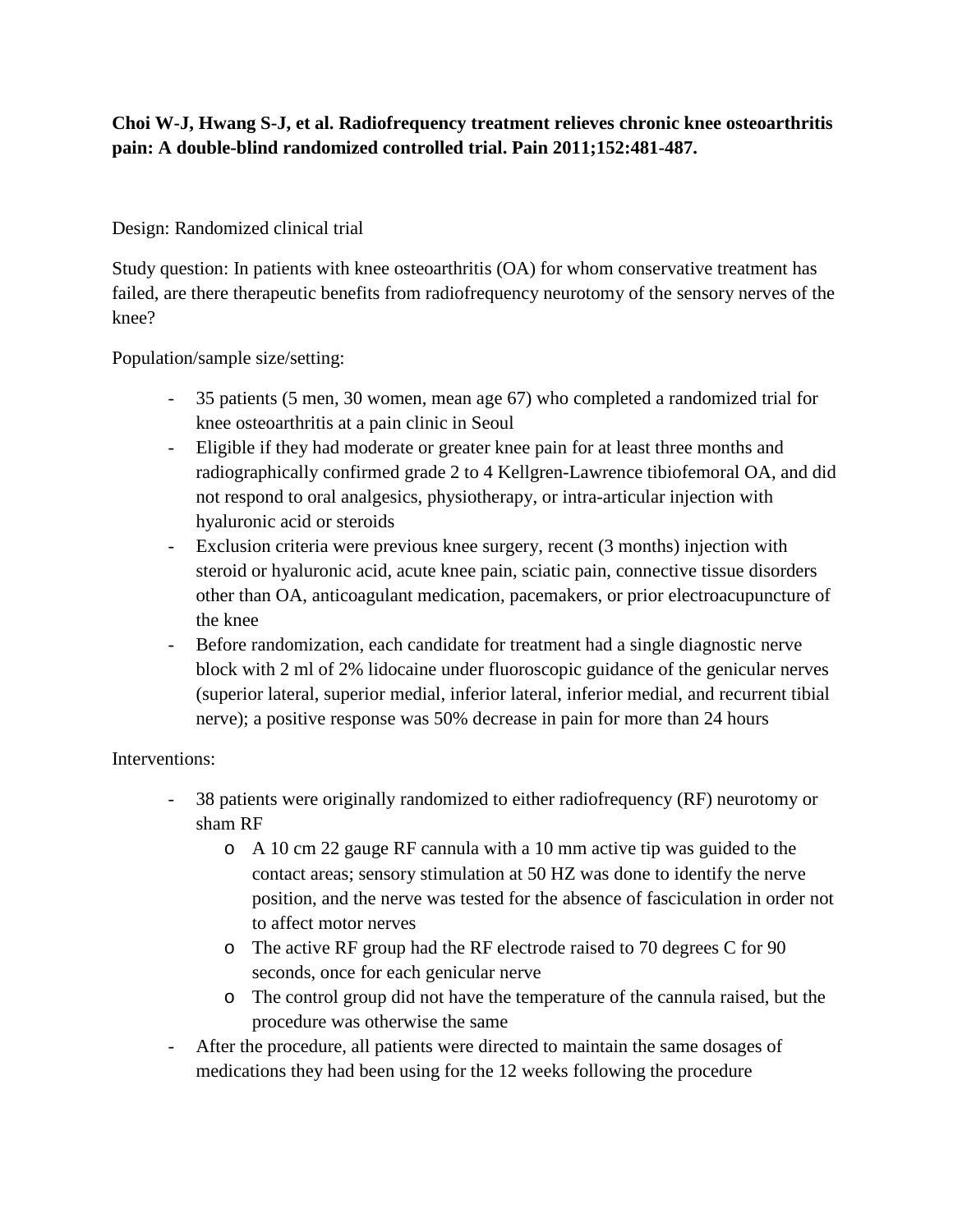Outcomes:

- Followup was done at 1, 4, and 12 weeks after the procedure
- Main outcome was the mean change from baseline knee pain as measured by a 100 mm VAS, and the proportion of patients with 50% pain relief at 12 weeks
- Secondary outcomes were the Oxford knee score, patient satisfaction with treatment, and adverse events
	- o Oxford knee score has 12 items for the patient to fill out: pain, trouble with activities such as getting in and out of vehicles, standing up from a chair, walking down a flight of stairs, kneeling down and getting up again, interference with usual work, ability to walk before knee pain interferes, feeling that knee may suddenly give way, doing household shopping, limping, and night pain
- During the procedure, some patients (number not reported) transiently felt unbearable pain as the RF cannula touched the periosteum
- Data were missing from the analysis for two RF patients; one had fallen in the bathroom three weeks post-procedure, preventing collection of 4 week data; the other has hemarthrosis from walking up a hill, preventing collection of 12 week data
	- o These two RF patients had no detectable weakness, paresthesia, or loss of proprioception, and the events were judged not to be related to the procedure
	- o One control patient did not complete the study for logistical reasons
- 10 patients (59%) of the RF group had at least 50% pain reduction at 12 weeks; no control patient had 50% reduction in pain at 12 weeks
- At one week, both groups had decreased pain from baseline (33.7 point reduction for the control and 41.2 point reduction for RF), with no statistical difference
- The RF group was superior to the control group at 4 and at 12 weeks in pain reduction; pain returned to baseline for the control group but remained lower for the RF group at both time points
	- o For the RF group, the baseline, 1 week, 4 week, and 12 week VAS scores were 78.2, 67.1, 33.5, and 42.4
	- o For the control group, the corresponding scores were 77.2, 43.2, 72.6, and 77.9
- The secondary outcomes of Oxford knee scores and patient satisfaction were also superior in the RF group at 4 and 12 weeks

Authors' conclusions:

- This is the first randomized study of RF for OA of the knee showing its clinical efficacy
- For three months, RF improved knee pain and function without adverse events